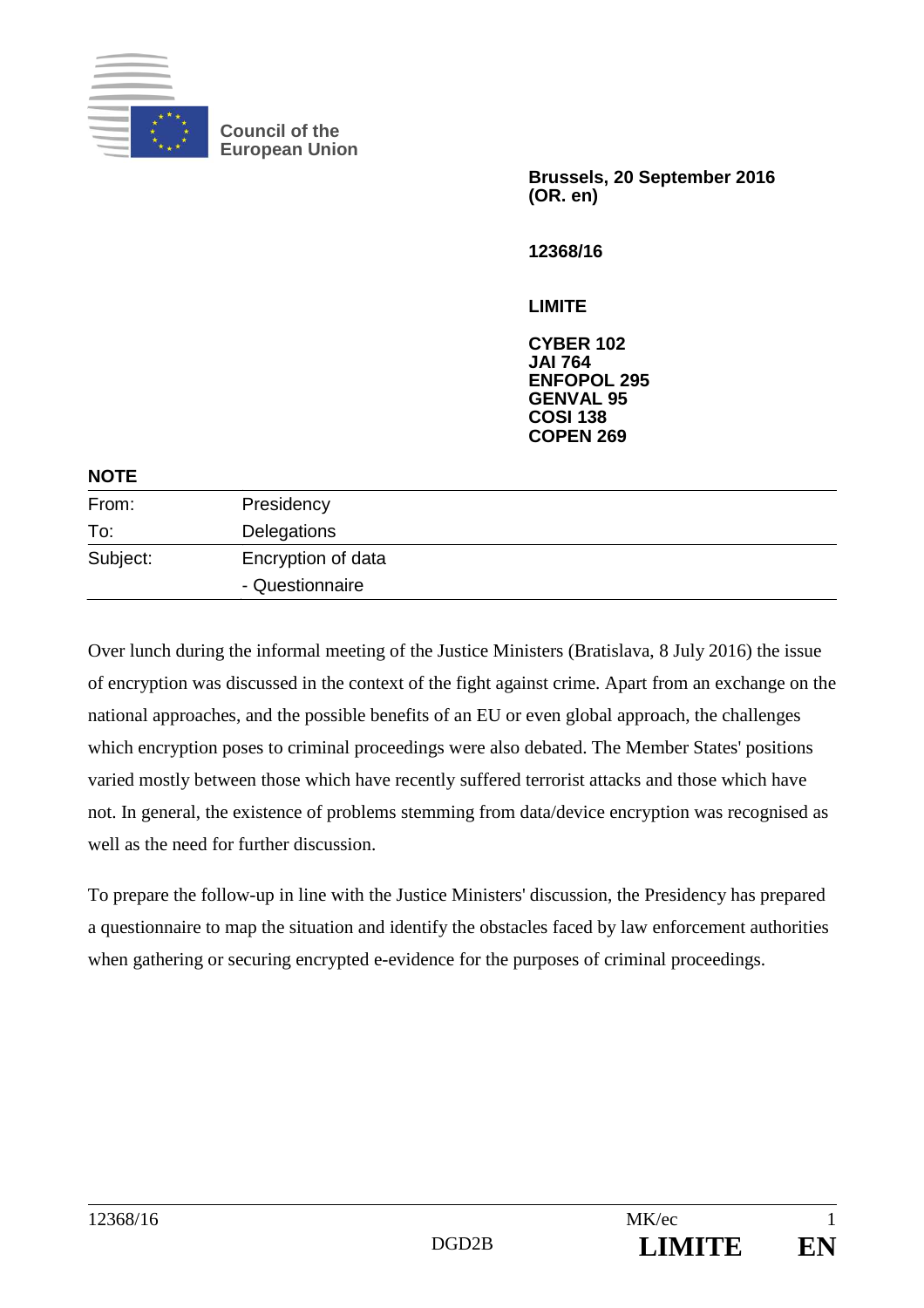On the basis of the information be gathered from Member States' replies, the Presidency will prepare the discussion that will take place in the Friends of the Presidency Group on Cyber Issues and consequently in CATS in preparation for the JHA Council in December 2016.

Delegations are kindly invited to fill in the questionnaire as set out in the Annex and return it by **October 3, 2016** to the following e-mail address: **cyber@consilium.europa.eu.**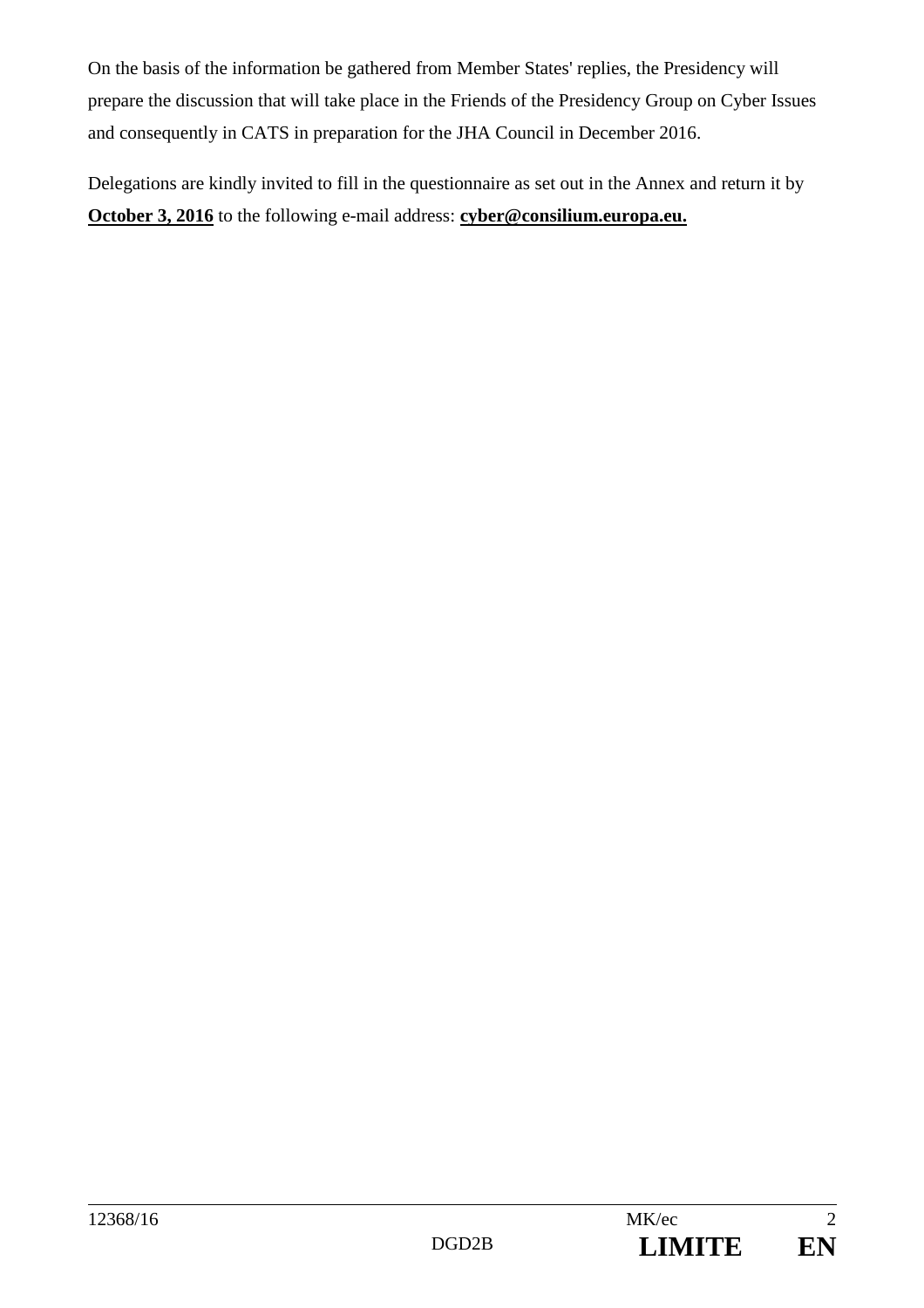#### **ANNEX**

**1. How often do you encounter encryption in your operational activities and while gathering electronic evidence/evidence in cyber space in the course of criminal procedures?** 

- o almost always
- o often (in many cases)
- o rarely (in some cases)
- o never

Please provide other relevant information:

If you have different experiences in cross-border cases, please specify:

Our experiences depend on the sort of crime. In organised crime and cases related to cybercrime, child exploitation cases we see in almost every case examples of various forms of encryption. The communication between suspects will be encrypted (VPN, SSH, end to end encryption in messenger apps, encrypted PGP messages by special crypthofoons and/or special blackberries)

Besides that we encounter more and more encryption of the static information on devices (computers, telephones, servers etc.)

Last but not least we encounter more and more security measures which makes it very hard to get access to a device (upgrade of security by producers of phones and other hardware)

# **2. What are the main types of encryption mostly encountered during criminal investigations in cyberspace?**

- o online encryption
	- o e-mail (PGP/GPG)
	- o SFTP
	- o HTTPS
	- o SSH Tunnelling
	- o TOR
	- o P2P / I2P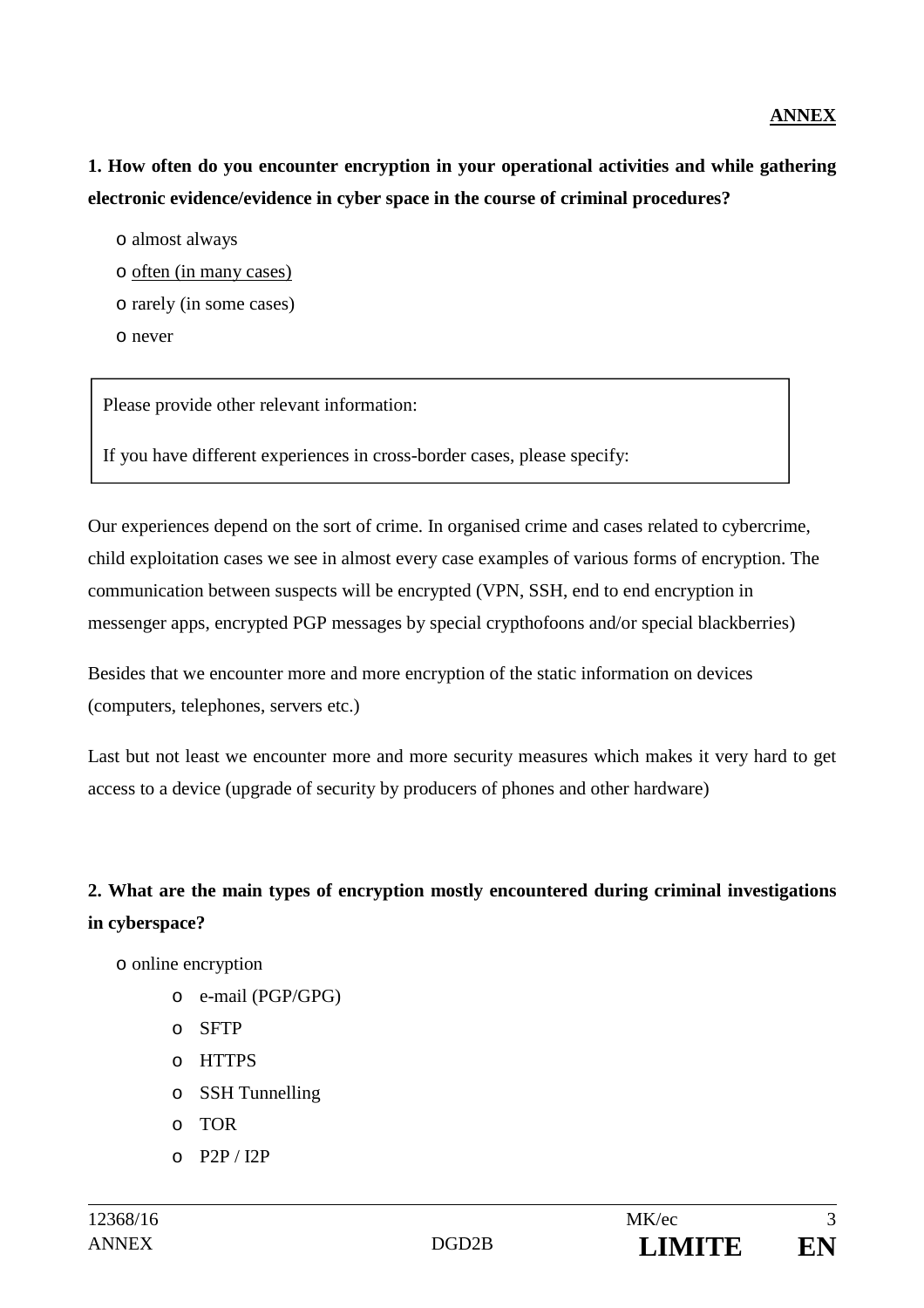- o e-data stored in the cloud
- o e-communications (through applications such as Skype, WhatsApp, Facebook, etc.)
- o others? Please specify:

We see a combination of VPN, SSH, PGP and TOR as well as Telegram, Signal and WhattsApp as choices of the suspect to communicate safely. Same tools are being used by companies and consumers as well. Question remains if there are possibilities to (for instance) get information of certain parties. That depends on the scripts and protocols used to encrypt the data.

HTTPS isn't a choice of the suspects.

SFTP is also very important for the business market

o offline encryption

- o encrypted digital devices (mobile phone / tablet /computer)
- o encrypting applications (TrueCrypt / VeraCrypt / DiskCryptor, etc)
- o others? Please specify:

Please provide other relevant information:

If you have different experiences in cross-border cases, please specify:

Companies make it very hard to get access to the data stored on the hardware, by also encrypting the password information. In short that means that also when hardware is confiscated, it turns out to be very hard to get access to the information on the computer. When you get access, then you encounter encrypted containers.

The encryption cannot be broken with brute force, **3. Under your national law, is there an obligation for the suspects or accused, or persons who are in possession of a device/e-data relevant for the criminal proceedings, or any other person to provide law enforcement authorities with encryption keys/passwords? If so, is a judicial order (from a prosecutor or a judge) required? Please provide the text of the relevant provisions of your national law.** 

X yes

o no

 $1$  4 ANNEX DGD2B **LIMITE EN** Please specify: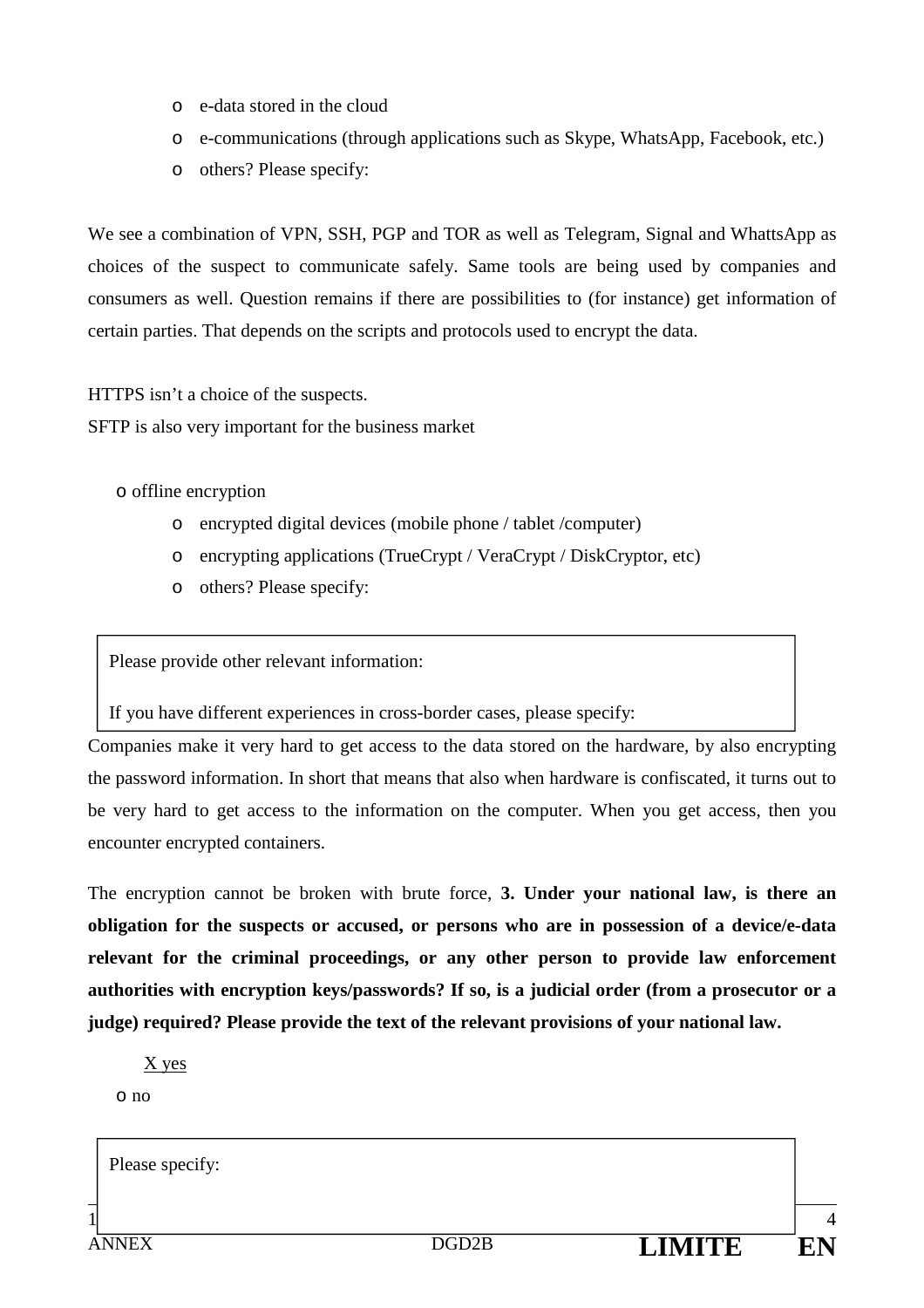For non-suspects there is an obligation to help with decrypting information. It's an order that the public prosecutor decides on. There is no obligation for a suspect of a crime to share that information, at least not in cases where you want to extract evidence of that device that can be used against the suspect.

Neither is there a ground for prosecution when the suspects refuses to give the requested information. It has been a topic of debate en will (again) be a topic of debate when the new proposed Computer Crimes Act (CCIII) is discussed in Parliament.

**4. Under your national law, are service providers obliged to provide law enforcement authorities with encryption keys/passwords? If so, is a judicial order (from a prosecutor or a judge) required? Please provide the text of the relevant provisions.** 

X yes

o no

Please specify: Only when service providesrs have access to information that is necessary to decrypt information, they can be obliged to do so. There is no obligation the change any process to make it possible for law enforcement to do so. In practice, only a few big companies providing the normal telephone calls are obliged to make it possible to intercept the data (sound).

Companies can be obliged to give access to law enforcement to their location to place tools to intercept the data under:

## **Dutch Telecommunications Act Chapter 13.**

Chapter 13. Authorized tapping and application of other powers pursuant to the Code of Criminal Procedure and the Intelligence and Security Services Act 2002 in connection with telecommunications

Article 13.1

1. Providers of public telecommunications networks and publicly available telecommunications services shall only make their telecommunications networks and telecommunications services available to users if these can be tapped.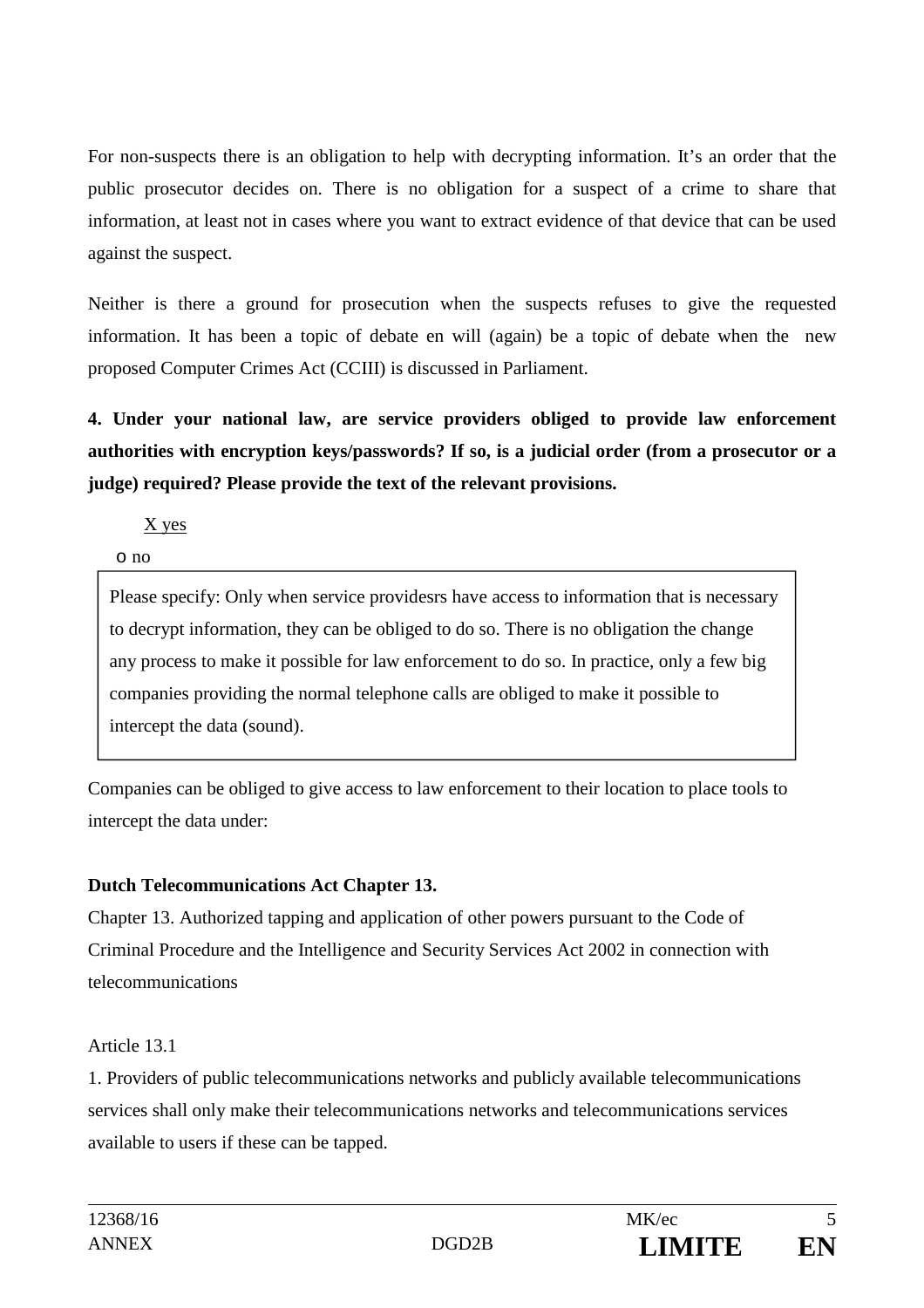2. Rules may be set by or pursuant to a general administrative order regarding the technical susceptibility to tapping of public telecommunications networks and publicly available telecommunications services.

#### Article 13.2

1. Providers of public telecommunications networks shall be obliged to cooperate with the enforcement of an order pursuant to the Code of Criminal Procedure or consent pursuant to the Intelligence and Security Services Act 2002 for the tapping or recording of telecommunication that takes place via their telecommunications networks.

2. Providers of public telecommunications networks shall be obliged to cooperate with the enforcement of an order pursuant to the Code of Criminal Procedure or consent pursuant to the Intelligence and Security Services Act 2002 for the tapping or recording of telecommunication handled by them.

3. Rules may be set by or pursuant to a general administrative order regarding the organisational or personnel measures to be taken and arrangements to be made regarding tapping.

#### Article 13.2b

Providers of public telecommunications networks and publicly available telecommunications services shall comply with a demand pursuant to Articles 126hh, 126ii, 126nc to 126ni and 126uc to 126ui of the Code of Criminal Procedure.

### **Dutch Code of Criminal Procedure**

### Section 126m sub 6 (on organized crime)

6.Insofar as is specifically required in the interest of the investigation, the person, who may be reasonably presumed to have knowledge of the manner of encryption of the communications, may be requested, if subsection (1) is applied, to assist in decrypting the data by either providing this knowledge, or undoing the encryption.

### Section 126zg (on terrorism)

1. In the case of indications of a terrorist offence, the public prosecutor may, if urgently required by the investigation, order an investigating officer to record by means of a technical device non-public communications which are conducted by use of the services of a provider of a communication service within the meaning of section 126la.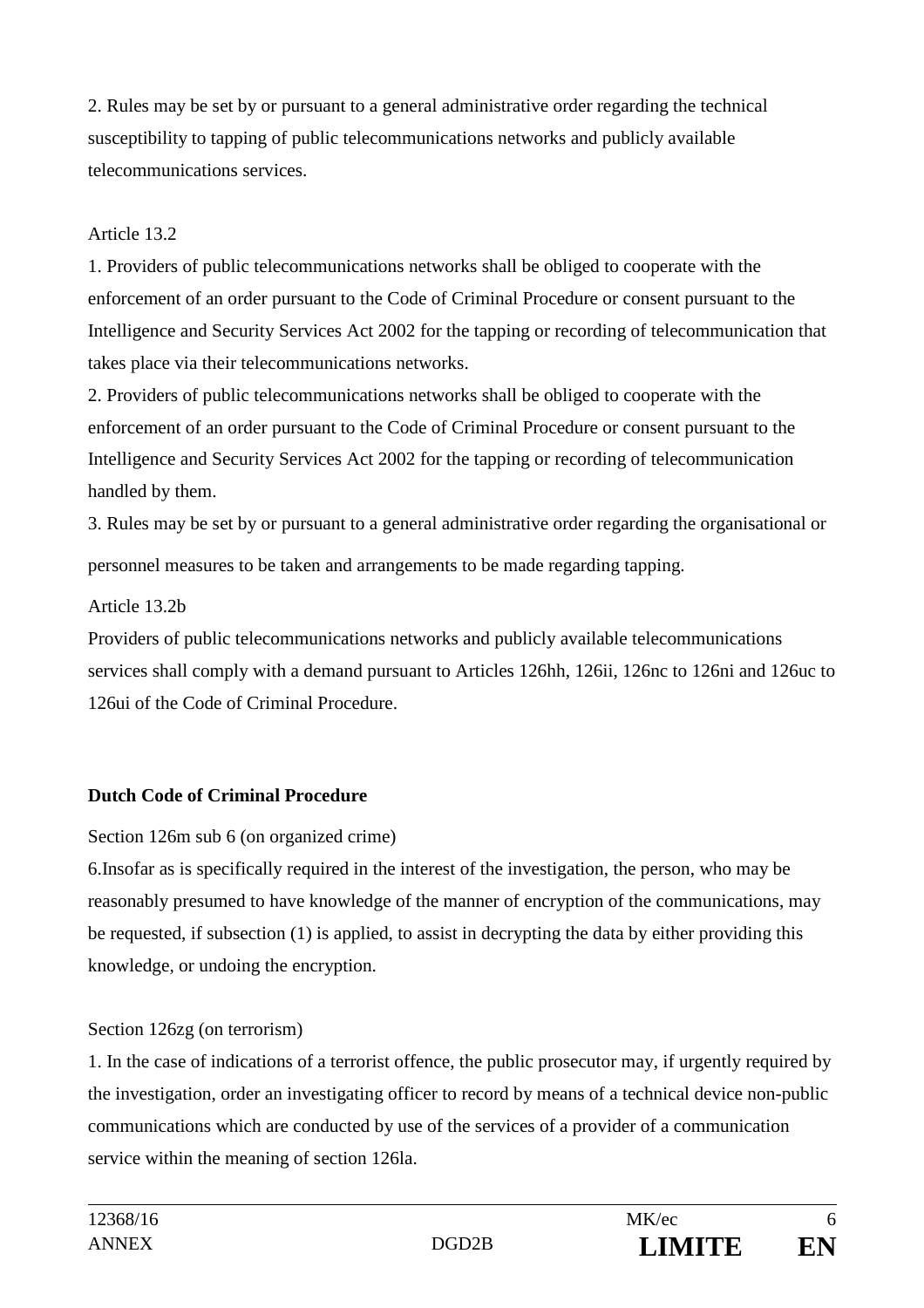2.The warrant shall also state in addition to the information referred to in section 126za:

a. where possible, the number or another indication by means of which the individual user of the communication service is identified as well as, insofar as is known, the name and the address of the user;

b. the term of validity of the warrant; and

c. a description of the nature of the technical device or the technical devices by means of which the communications are recorded.

3.If the warrant relates to communications which are conducted through a public telecommunication network or by use of a public telecommunication service within the meaning of the Telecommunications Act, the warrant shall –unless such is impossible or is not permitted in the interest of the criminal proceedings –be executed with the assistance of the provider of the public telecommunication network or the public telecommunication service and the warrant shall be accompanied by a request for assistance from the public prosecutor to the provider.

4. If the warrantrelates to communications other than the communications referred to in subsection (3), the provider shall –unless such is impossible or is not permitted in the interest of the criminal proceedings – be given the opportunity to assist in the execution of the warrant. 5.Section 126m(5) to (9) inclusive shall apply mutatis mutandis.

### Section 126nh

1. The public prosecutor may, if required in the interest of the investigation, in or immediately after the application of section 126nd(1), 126ne(1) or (3), or 126nf(1), order the person who may be reasonably presumed to have knowledge of the manner of encryption of the data referred to in these sections to assist in decrypting the data by either undoing the encryption, or providing this knowledge.

2.The order shall not be given to the suspect. Section 96a(3) shall apply mutatis mutandis.

### Section 125k

1. Insofar as is specifically required in the interest of the investigation, the person who may be reasonably believed to have knowledge of the security system of a computerised device or system may be ordered, if section 125i or section 125j is applied, to provide access to the computerised devices or systems present or parts thereof. The person who is ordered to do so must comply with this order, if requested, by providing the knowledge about the security system.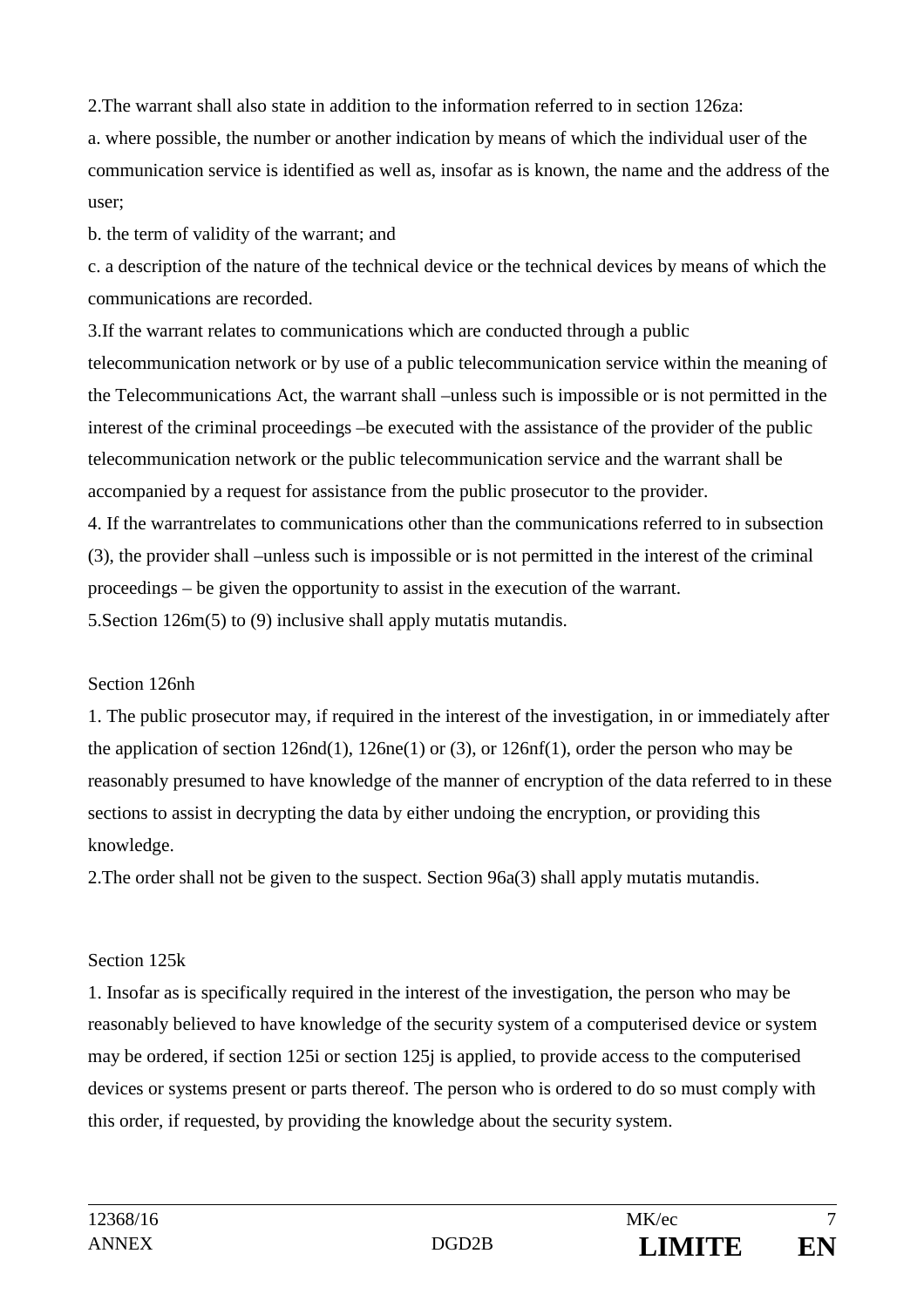2. Subsection (1) shall apply mutatis mutandis if encrypted data is found in a computerised device or system. The order shall be directed to the person who may be reasonably believed to have knowledge of the manner of encryption of this data.

3.The order, referred to in subsection (1), shall not be given to the suspect. Section 96a(3) shall apply mutatis mutandis.

**5. Under your national law, is it possible to intercept/monitor encrypted data flow to obtain decrypted data for the purposes of criminal proceedings? If so, is a judicial order (from a prosecutor or a judge) required?** 

X yes

o no

On the basis of article 126m (and 126t/126zg) an order can be given to intercept both encrypted and non-encrypted data. The order is given by the prosecutor after authorisation from an investigative judge.

It is possible to intercept encrypted information and law enforcement is also free to try to decrypt that information. But we cannot force everybody to work with law enforcement especially the companies who don't have any access themselves.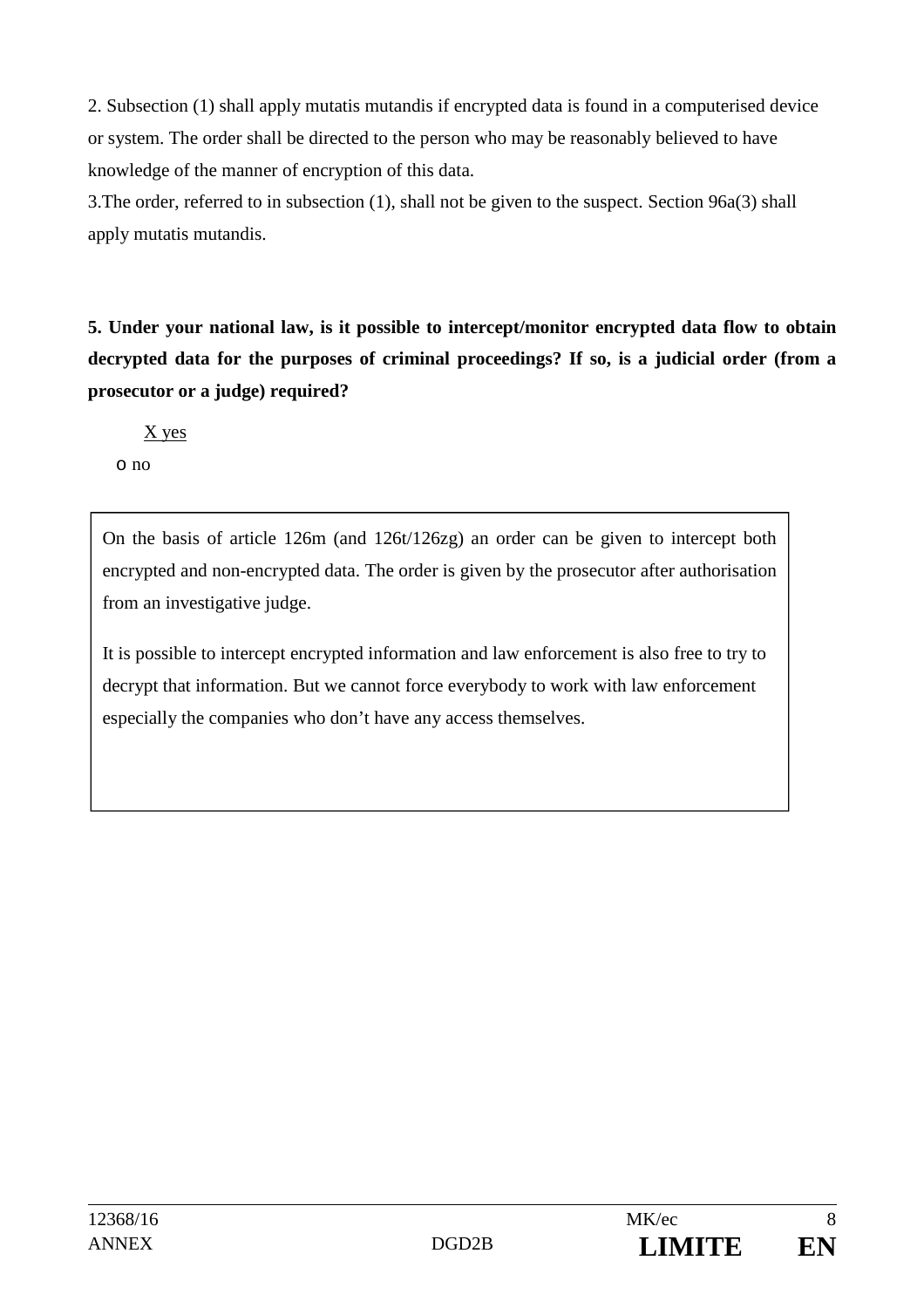**6. What are the main issues typically encountered while intercepting/monitoring encrypted data flow in order to obtain decrypted data?** 

Please specify:

If you have different experiences in cross-border cases, please specify:

Companies that encrypt the data do not have access to the decryption keys (end to end encryption, like Telegram, WhatsApp, Skype (at this moment).

In most cases the companies that offer their services are located outside the Netherlands or Europe, which makes it very difficult to communicate with those companies or to oblige them to decrypt information (international cooperation in these matters is hard).

**7. What other approaches/techniques do you use for decrypting encrypted e-evidence and securing it so that it is admissible as evidence in the criminal proceedings? Do your authorities use e.g. the services of foreign companies or assistance from Europol for the purposes of decryption? If so, please provide examples of assistance.** 

Please specify:

If you have different experiences in cross-border cases, please specify:

Law Enforcement has a lot of freedom to decrypt the information and can use the experience of (foreign) companies for that. But to present the gathered information in court, it has to be clear who can be questioned about the decryption of the information, to give the defence the possibility to challenge the evidence. In practice that makes it difficult, because when it becomes clear that we got access to some information, the company offering the platform will take additional safety measures.

**8. Do you consider that your current national law allows sufficiently effective securing of eevidence when encrypted? If not, why?** 

o yes

X no

Please specify: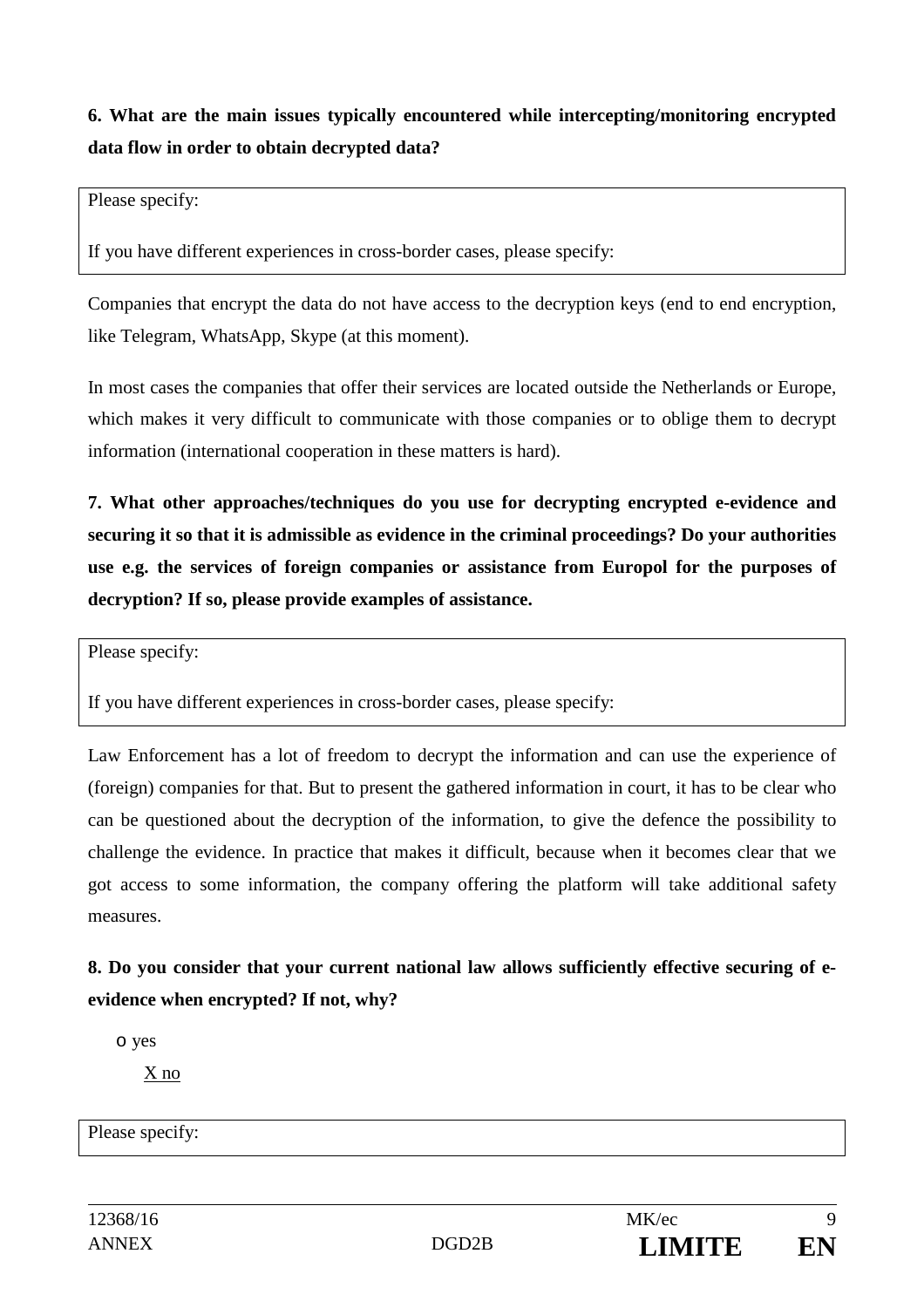It is not possible to intercept information on the device itself before it is encrypted and for that purpose getting access to that device without physically having access to the device. Nor is it possible to adept the dataflow in a way that you alter only the safety measures, without changing anything in the information being exchanged.

**9. What main issues do you typically encounter when seizing encrypted evidence and decrypting it?** 

o financial

o personal

X technical

X legal/legislative

o others

Describe in more detail the issues identified above:

If you have different experiences in cross-border cases, please specify:

Information that is encrypted cannot be decrypted by calculating the keys. The level of encryption is too good for that. What we see is that other means to get access to devices is also getting harder and harder, because that information on the device itself is also encrypted in the new types of devices.

In legal terms, the applicable laws need modernisation to fully face these problems. Obliging companies to work with law enforcement in the country where they offer their services (see article 18 of the Budapest Convention for instance) raise a lot of legal questions and also political questions that have to be solved.

#### **10. In your view, will measures in this regard need to be adopted at EU level in the future?**

o no EU measures are necessary

X practical (e. g. development of practical tools for police and judicial authorities)

X improve exchange of information and best practices between police and judicial authorities

o create conditions for improving technical expertise at EU level

X improve the (legislative) conditions of communication with service providers, including through the establishment of a legislative framework.